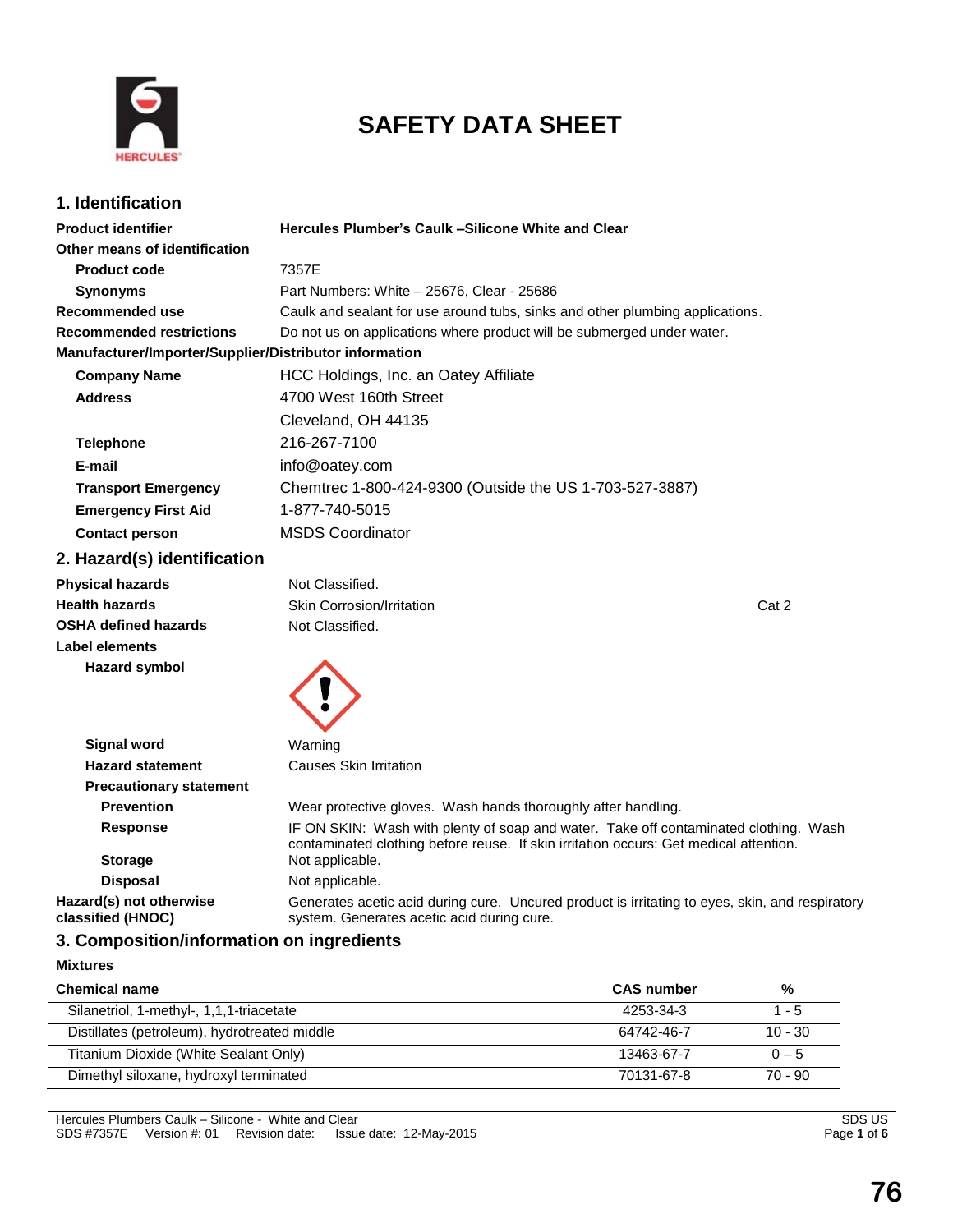There are no additional ingredients present which, within the current knowledge of the supplier and in the concentrations applicable, are classified as hazardous to health or the environment and hence require reporting in this section.

### **4. First-aid measures**

| <b>Inhalation</b>                                                             | Remove victim to fresh air and keep at rest in a position comfortable for breathing. If not<br>breathing, if breathing is irregular or if respiratory arrest occurs, provide artificial respiration or<br>oxygen by trained personnel. It may be dangerous to the person providing aid to give mouth-to-<br>mouth resuscitation. Get medical attention if adverse health effects persist or are severe. If<br>unconscious, place in recovery position and get medical attention immediately. Maintain an open<br>airway. Loosen tight clothing such as a collar, tie, belt or waistband.                                                                                                                                                                                                                                |
|-------------------------------------------------------------------------------|-------------------------------------------------------------------------------------------------------------------------------------------------------------------------------------------------------------------------------------------------------------------------------------------------------------------------------------------------------------------------------------------------------------------------------------------------------------------------------------------------------------------------------------------------------------------------------------------------------------------------------------------------------------------------------------------------------------------------------------------------------------------------------------------------------------------------|
| <b>Skin contact</b>                                                           | Flush contaminated skin with plenty of water. Remove contaminated clothing and shoes. Get<br>medical attention if symptoms occur.                                                                                                                                                                                                                                                                                                                                                                                                                                                                                                                                                                                                                                                                                       |
| Eye contact                                                                   | Immediately flush eyes with plenty of water, occasionally lifting the upper and lower eyelids.<br>Check for and remove any contact lenses. Get medical attention if irritation occurs.                                                                                                                                                                                                                                                                                                                                                                                                                                                                                                                                                                                                                                  |
| Ingestion                                                                     | Wash out mouth with water. Remove dentures if any. Remove victim to fresh air and keep at rest<br>in a position comfortable for breathing. If material has been swallowed and the exposed person<br>is conscious, give small quantities of water to drink. Stop if the exposed person feels sick as<br>vomiting may be dangerous. Do not induce vomiting unless directed to do so by medical<br>personnel. If vomiting occurs, the head should be kept low so that vomit does not enter the<br>lungs. Get medical attention if adverse health effects persist or are severe. Never give anything<br>by mouth to an unconscious person. If unconscious, place in recovery position and get medical<br>attention immediately. Maintain an open airway. Loosen tight clothing such as a collar, tie, belt or<br>waistband. |
| <b>Most important</b><br>symptoms/effects, acute and<br>delayed               | Skin or eye irritation.                                                                                                                                                                                                                                                                                                                                                                                                                                                                                                                                                                                                                                                                                                                                                                                                 |
| Indication of immediate medical<br>attention and special treatment<br>needed. | Contact poison treatment specialist immediately if large quantities have been ingested or<br>inhaled.                                                                                                                                                                                                                                                                                                                                                                                                                                                                                                                                                                                                                                                                                                                   |
| <b>General information</b>                                                    | Note to physician, treat symptomatically.                                                                                                                                                                                                                                                                                                                                                                                                                                                                                                                                                                                                                                                                                                                                                                               |
| 5. Fire-fighting measures                                                     |                                                                                                                                                                                                                                                                                                                                                                                                                                                                                                                                                                                                                                                                                                                                                                                                                         |
| Suitable extinguishing media                                                  | Use dry chemical, CO2, alcohol-resistant foam or water spray (fog).                                                                                                                                                                                                                                                                                                                                                                                                                                                                                                                                                                                                                                                                                                                                                     |
| Unsuitable extinguishing media                                                | water jet                                                                                                                                                                                                                                                                                                                                                                                                                                                                                                                                                                                                                                                                                                                                                                                                               |
| Specific hazards arising from<br>the chemical                                 | No specific fire or explosion hazard.                                                                                                                                                                                                                                                                                                                                                                                                                                                                                                                                                                                                                                                                                                                                                                                   |
| Special protective equipment                                                  | Fire-fighters should wear appropriate protective equipment and self-contained breathing                                                                                                                                                                                                                                                                                                                                                                                                                                                                                                                                                                                                                                                                                                                                 |

**and precautions for firefighters** apparatus (SCBA) with a full face-piece operated in positive pressure mode.

**equipment/instructions** Promptly isolate the scene by removing all persons from the vicinity of the incident if there is a fire. No action shall be taken involving any personal risk or without suitable training. Use water spray to keep fire-exposed containers cool. Fire water contaminated with this material must be contained and prevented from being discharged to any waterway, sewer or drain. **Specific methods** None **General fire hazards** None

### **6. Accidental release measures**

**Fire fighting** 

| <b>Personal precautions,</b><br>protective equipment and<br>emergency procedures | Evacuate surrounding areas. Keep unnecessary and unprotected personnel from entering. Do<br>not touch or walk through spilled material. Put on appropriate personal protective equipment. If<br>specialized clothing is required to deal with the spillage, take note of any information in Section 8<br>on suitable and unsuitable materials. See also the information in "For non-emergency"<br>personnel".                                                           |
|----------------------------------------------------------------------------------|-------------------------------------------------------------------------------------------------------------------------------------------------------------------------------------------------------------------------------------------------------------------------------------------------------------------------------------------------------------------------------------------------------------------------------------------------------------------------|
| Methods and materials for<br>containment and cleaning up                         | Large Spills: Move containers from spill area. Prevent entry into sewers, water courses,<br>basements or confined areas. Vacuum or sweep up material and place in a designated, labeled<br>waste container. Dispose of via a licensed waste disposal contractor. Note: see section 1 of SDS<br>for emergency contact information and section 13 of SDS for waste disposal.<br>Small Spills: Move containers from spill area. Vacuum or sweep up material and place in a |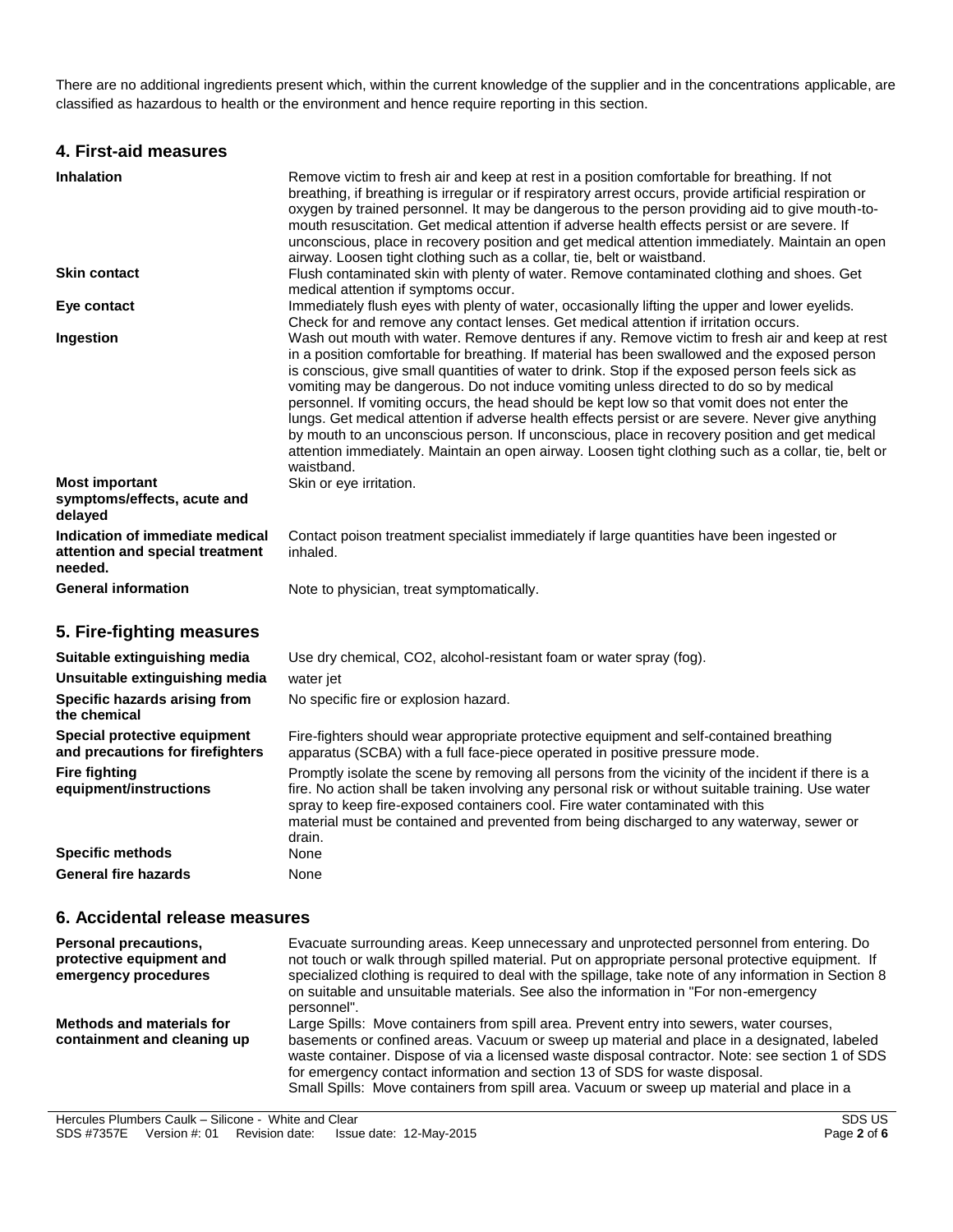| <b>Environmental precautions</b>                                | designated, labeled waste container. Dispose of via a licensed waste disposal contractor. Note:<br>see section 1 of SDS for emergency contact information and section 13 of SDS for waste<br>disposal.<br>Avoid dispersal of spilled material and runoff and contact with soil, waterways, drains and<br>sewers. Inform the relevant authorities if the product has caused environmental pollution<br>(sewers, waterways, soil or air).                                                                            |
|-----------------------------------------------------------------|--------------------------------------------------------------------------------------------------------------------------------------------------------------------------------------------------------------------------------------------------------------------------------------------------------------------------------------------------------------------------------------------------------------------------------------------------------------------------------------------------------------------|
| 7. Handling and storage                                         |                                                                                                                                                                                                                                                                                                                                                                                                                                                                                                                    |
| <b>Precautions for safe handling</b>                            | Put on appropriate personal protective equipment (see section 8 of SDS). Eating, drinking and<br>smoking should be prohibited in areas where this material is handled, stored and processed.<br>Workers should wash hands and face before eating, drinking and smoking. See also Section 8<br>for additional information on hygiene measures.                                                                                                                                                                      |
| Conditions for safe storage,<br>including any incompatibilities | Store in accordance with local regulations. Store in original container protected from direct<br>sunlight in a dry, cool and well-ventilated area, away from incompatible materials (see section 10<br>of SDS) and food and drink. Keep container tightly closed and sealed until ready for use.<br>Containers that have been opened must be carefully resealed and kept upright to prevent<br>leakage. Do not store in unlabeled containers. Use appropriate containment to avoid<br>environmental contamination. |

# **8. Exposure controls/personal protection**

#### **Occupational exposure limits**

#### **US. ACGIH Threshold Limit Values**

| Components                                 | Type       | Value              |
|--------------------------------------------|------------|--------------------|
| Petroleum Distillate                       | <b>TWA</b> | $5 \text{ mg/m}$ 3 |
| <b>US OSHA Permissible Exposure Limits</b> |            |                    |
| Components                                 | Type       | Value              |
| Petroleum Distillate                       | <b>TWA</b> | $5 \text{ mg/m}$ 3 |

| <b>Biological limit values</b>                                       | No Biological limits.                                                                                                                                                                                                                                                                                                                                                                                                                                                  |  |  |
|----------------------------------------------------------------------|------------------------------------------------------------------------------------------------------------------------------------------------------------------------------------------------------------------------------------------------------------------------------------------------------------------------------------------------------------------------------------------------------------------------------------------------------------------------|--|--|
| Appropriate engineering<br>controls                                  | No special ventilation requirements. Good general ventilation should be sufficient to control<br>worker exposure to airborne contaminants. If this product contains ingredients with exposure<br>limits, use process enclosures, local exhaust ventilation or other engineering controls to keep<br>worker exposure below any recommended or statutory limits.                                                                                                         |  |  |
|                                                                      | Individual protection measures, such as personal protective equipment                                                                                                                                                                                                                                                                                                                                                                                                  |  |  |
| <b>Eye/face protection</b>                                           | Safety eyewear complying with an approved standard should be used when a risk assessment<br>indicates this is necessary to avoid exposure to liquid splashes, mists, gases or dusts.                                                                                                                                                                                                                                                                                   |  |  |
| <b>Skin protection</b>                                               |                                                                                                                                                                                                                                                                                                                                                                                                                                                                        |  |  |
| Hand                                                                 | Chemical-resistant, impervious gloves complying with an approved standard should be worn at<br>all times when handling chemical products if a risk assessment indicates this is necessary.                                                                                                                                                                                                                                                                             |  |  |
| Other                                                                | Appropriate footwear and any additional skin protection measures should be selected based on<br>the task being performed and the risks involved and should be approved by a specialist before<br>handling this product.                                                                                                                                                                                                                                                |  |  |
| <b>Respiratory protection</b>                                        | Use a properly fitted, particulate filter respirator complying with an approved standard if a risk<br>assessment indicates this is necessary. Respirator selection must be based on known or<br>anticipated exposure levels, the hazards of the product and the safe working limits of the<br>selected respirator.                                                                                                                                                     |  |  |
| <b>Thermal hazards</b>                                               | None.                                                                                                                                                                                                                                                                                                                                                                                                                                                                  |  |  |
| General hygiene<br>considerations                                    | Wash hands, forearms and face thoroughly after handling chemical products, before eating,<br>smoking and using the lavatory and at the end of the working period. Appropriate techniques<br>should be used to remove potentially contaminated clothing. Contaminated work clothing should<br>not be allowed out of the workplace. Wash contaminated clothing before reusing. Ensure that<br>eyewash stations and safety showers are close to the workstation location. |  |  |
| <b>PRIVATE AND INTERNATIONAL PROPERTY AND INTERNATIONAL PROPERTY</b> |                                                                                                                                                                                                                                                                                                                                                                                                                                                                        |  |  |

# **9. Physical and chemical properties**

#### **Appearance**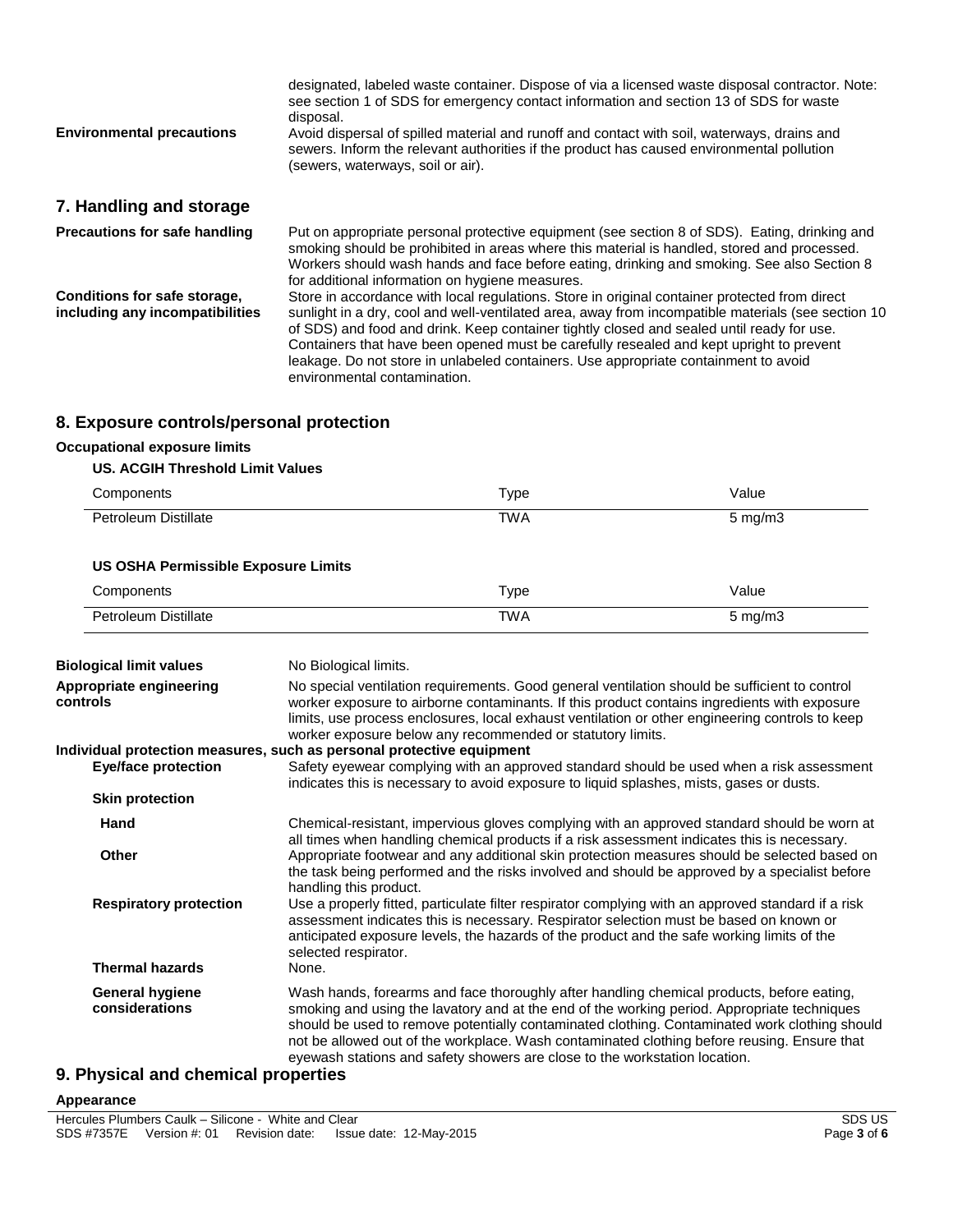| <b>Physical state</b>                        | Solid.                    |
|----------------------------------------------|---------------------------|
| Form                                         | Paste                     |
| Color                                        | White or translucent.     |
| Odor                                         | Acetic acid/vinegar smell |
| <b>Odor threshold</b>                        | Not available.            |
| pН                                           | Not applicable.           |
| Melting point/freezing point                 | Not applicable.           |
| Initial boiling point and boiling            | Not determined            |
| range                                        |                           |
| <b>Flash point</b>                           | $>$ 199 °F ( $>$ 93.3 °C) |
| Upper/lower flammability or explosive limits |                           |
| Flammability limit - lower (%)               | Not available             |
| Flammability limit - upper (%)               | Not available             |
| Explosive limit - lower (%)                  | Not available             |
| Explosive limit - upper (%)                  | Not available             |
| Vapor pressure                               | Not applicable            |
| <b>Vapor density</b>                         | Not applicable            |
| <b>Relative density</b>                      | $1.04 - 1.09$             |
| Solubility(ies)                              |                           |
| Solubility (water)                           | Not available             |
| <b>Partition coefficient</b>                 |                           |
| (n-octanol/water)                            | Not available             |
| <b>Auto-ignition temperature</b>             | Not applicable            |
| <b>Decomposition temperature</b>             | Not available             |
| <b>Viscosity</b>                             | Not available             |
| <b>Other information</b>                     |                           |
| VOC (Weight %)                               | 36 g/L (< 2.8% by weight) |
|                                              |                           |

### **10. Stability and reactivity**

| <b>Reactivity</b>                           | Stable under normal conditions.                                                                         |
|---------------------------------------------|---------------------------------------------------------------------------------------------------------|
| <b>Chemical stability</b>                   | The product is stable.                                                                                  |
| <b>Possibility of hazardous</b><br>reaction | Under normal conditions of storage and use, hazardous reactions will not occur.                         |
| <b>Conditions to avoid</b>                  | No specific data.                                                                                       |
| Incompatible materials                      | No specific data.                                                                                       |
| <b>Hazardous decomposition</b><br>products  | Under normal conditions of storage and use, hazardous decomposition products should not be<br>produced. |

# **11. Toxicological information**

| Information on likely routes of exposure |                                                   |
|------------------------------------------|---------------------------------------------------|
| <b>Inhalation</b>                        | Acute Toxicity estimates: $> 10$ mg/l             |
|                                          | Exposure time: 4 h                                |
|                                          | Test atmosphere: dust/mist                        |
|                                          | Method: Calculation.                              |
| <b>Skin contact</b>                      | No known significant effects or critical hazards. |
| Eye contact                              | No known significant effects or critical hazards. |
| Ingestion                                | No known significant effects or critical hazards. |
| Symptoms related to the                  | Eye - Pain, irritation, watering                  |
| physical, chemical and                   | Inhalation - No specific data.                    |
| toxicological characteristics            | Skin Contact - Irritation, redness                |
|                                          | Ingestion - No specific data.                     |
| Information on likely routes of exposure |                                                   |
| <b>Acute Toxicity</b>                    |                                                   |

| Components | Species | <b>Results</b>    |
|------------|---------|-------------------|
| Product    |         |                   |
| Skin       | Rabbit  | Moderate Irritant |
| Eyes       | Rabbit  | Mild Irritant     |
|            |         |                   |

#### **Skin corrosion/irritation** Moderate Irritant.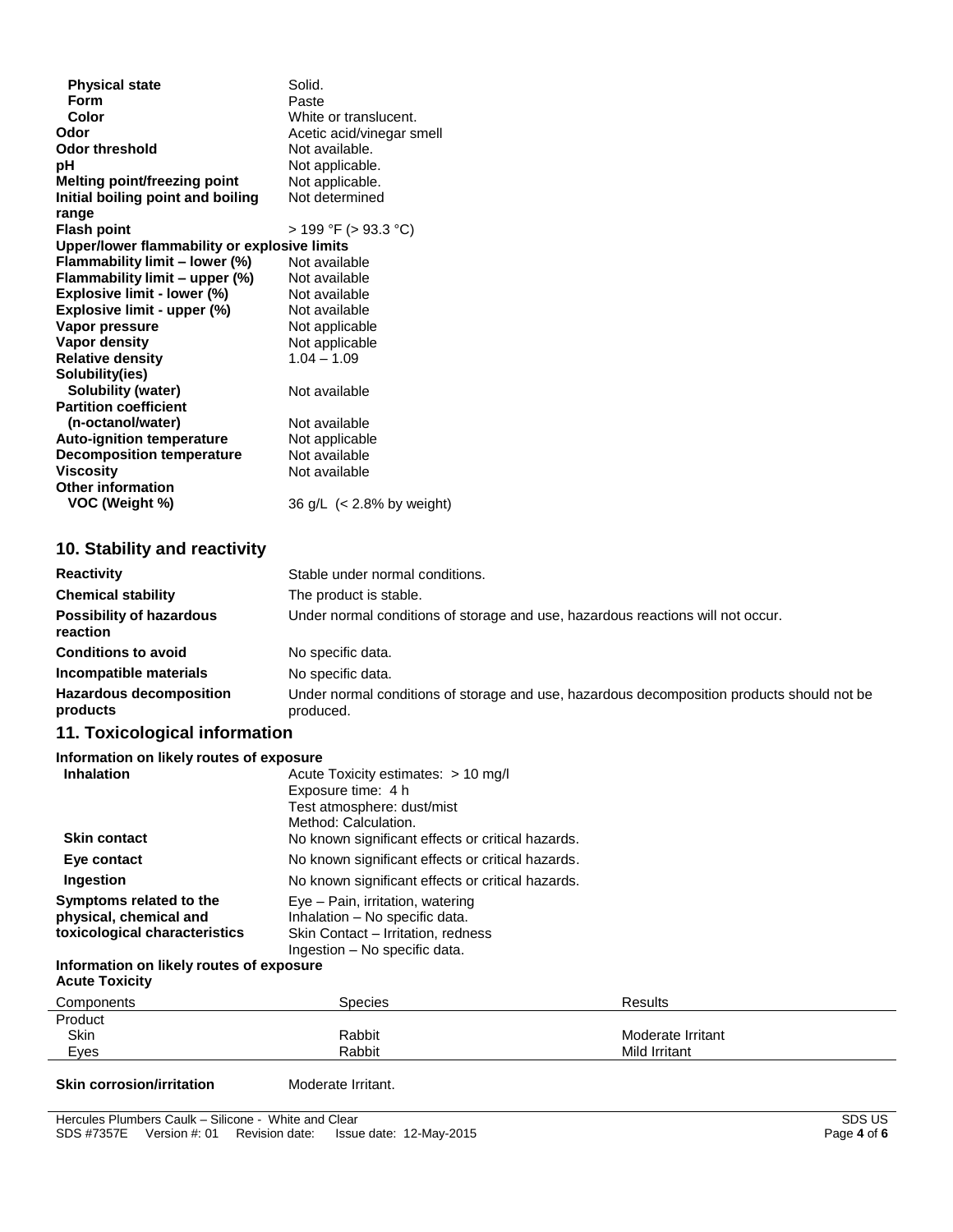| Serious eye damage/eye<br><i>irritation</i> | Mild Irritant.                                    |                                                                                                                                                                                                                                                                                                                                                                                                                                                                                                                                                                                    |                 |  |
|---------------------------------------------|---------------------------------------------------|------------------------------------------------------------------------------------------------------------------------------------------------------------------------------------------------------------------------------------------------------------------------------------------------------------------------------------------------------------------------------------------------------------------------------------------------------------------------------------------------------------------------------------------------------------------------------------|-----------------|--|
| Respiratory or skin sensitization           |                                                   |                                                                                                                                                                                                                                                                                                                                                                                                                                                                                                                                                                                    |                 |  |
| <b>Respiratory sensitization</b>            |                                                   | Not considered a respiratory irritant                                                                                                                                                                                                                                                                                                                                                                                                                                                                                                                                              |                 |  |
| <b>Skin sensitization</b>                   |                                                   | This product is not expected to cause skin irritation.                                                                                                                                                                                                                                                                                                                                                                                                                                                                                                                             |                 |  |
| Germ cell mutagenicity                      | No specific data                                  |                                                                                                                                                                                                                                                                                                                                                                                                                                                                                                                                                                                    |                 |  |
| Carcinogenicity<br><b>IARC</b>              | likelihood of exposure is minimal.                | Sufficient evidence of carcinogenicity in inhalation studies with animals for titanium dioxide exist.<br>However, due to the titanium dioxide being inextricably bound in the silicone matrix, the<br>Titanium Dioxide - 13463-67-7 Group 2B: Possibly carcinogenic to humans.                                                                                                                                                                                                                                                                                                     |                 |  |
| <b>OSHA</b>                                 |                                                   |                                                                                                                                                                                                                                                                                                                                                                                                                                                                                                                                                                                    |                 |  |
|                                             | carcinogen or potential carcino- gen by OSHA.     | No ingredient of this product present at levels greater than or equal to 0.1% is identified as a                                                                                                                                                                                                                                                                                                                                                                                                                                                                                   |                 |  |
| <b>NTP</b>                                  | carcinogen or potential carcino- gen by OSHA.     | No ingredient of this product present at levels greater than or equal to 0.1% is identified as a                                                                                                                                                                                                                                                                                                                                                                                                                                                                                   |                 |  |
| <b>Reproductive toxicity</b>                | No known significant effects or critical hazards. |                                                                                                                                                                                                                                                                                                                                                                                                                                                                                                                                                                                    |                 |  |
| Specific target organ toxicity              |                                                   |                                                                                                                                                                                                                                                                                                                                                                                                                                                                                                                                                                                    |                 |  |
| <b>Single exposure</b>                      |                                                   | Contains Silanetriol, 1-methyl-, 1,1,1-triacetate. This is a Category 3, respiratory irritant.                                                                                                                                                                                                                                                                                                                                                                                                                                                                                     |                 |  |
| <b>Repeated exposure</b>                    |                                                   |                                                                                                                                                                                                                                                                                                                                                                                                                                                                                                                                                                                    |                 |  |
| <b>Aspiration Hazard</b>                    |                                                   | Contains Distillates (petroleum), hydrotreated - Which is a category 1 Aspiration Hazard. The                                                                                                                                                                                                                                                                                                                                                                                                                                                                                      |                 |  |
| <b>Chronic effects</b>                      | Not Classified.                                   | likely hood of aspirating the product in this form is very low due to the high viscosity.                                                                                                                                                                                                                                                                                                                                                                                                                                                                                          |                 |  |
| <b>Further information</b>                  |                                                   |                                                                                                                                                                                                                                                                                                                                                                                                                                                                                                                                                                                    |                 |  |
|                                             |                                                   |                                                                                                                                                                                                                                                                                                                                                                                                                                                                                                                                                                                    |                 |  |
| 12. Ecological information                  |                                                   |                                                                                                                                                                                                                                                                                                                                                                                                                                                                                                                                                                                    |                 |  |
| <b>Ecotoxicity</b>                          |                                                   |                                                                                                                                                                                                                                                                                                                                                                                                                                                                                                                                                                                    |                 |  |
| Product/ingredient name                     | <b>Results</b>                                    | <b>Species</b>                                                                                                                                                                                                                                                                                                                                                                                                                                                                                                                                                                     | <b>Exposure</b> |  |
| <b>Petroleum Distillates</b>                | Acute LC50 2,900 µg/l Fresh water                 | Fish - Rainbow trout, Donaldson trout                                                                                                                                                                                                                                                                                                                                                                                                                                                                                                                                              | 96 h            |  |
|                                             |                                                   |                                                                                                                                                                                                                                                                                                                                                                                                                                                                                                                                                                                    |                 |  |
|                                             | Acute LC50 2,200 µg/l Fresh water                 | Fish - Bluegill                                                                                                                                                                                                                                                                                                                                                                                                                                                                                                                                                                    | 96 h            |  |
|                                             |                                                   |                                                                                                                                                                                                                                                                                                                                                                                                                                                                                                                                                                                    |                 |  |
| Persistence and degradability               | Not Available.                                    |                                                                                                                                                                                                                                                                                                                                                                                                                                                                                                                                                                                    |                 |  |
| Bio accumulative potential                  | Not Available.                                    |                                                                                                                                                                                                                                                                                                                                                                                                                                                                                                                                                                                    |                 |  |
| <b>Mobility in soil</b>                     | Not available.                                    |                                                                                                                                                                                                                                                                                                                                                                                                                                                                                                                                                                                    |                 |  |
| Other adverse effects                       | No known significant effects of critical hazards. |                                                                                                                                                                                                                                                                                                                                                                                                                                                                                                                                                                                    |                 |  |
|                                             |                                                   |                                                                                                                                                                                                                                                                                                                                                                                                                                                                                                                                                                                    |                 |  |
| 13. Disposal considerations                 |                                                   |                                                                                                                                                                                                                                                                                                                                                                                                                                                                                                                                                                                    |                 |  |
| <b>Disposal instructions</b>                |                                                   | The generation of waste should be avoided or minimized wherever possible. Disposal of this<br>product, solutions and any by-products should at all times comply with the requirements of<br>environmental protection and waste disposal legislation and any regional local authority<br>requirements. Dispose of surplus and non-recyclable products via a licensed waste disposal<br>contractor. Waste should not be disposed of untreated to the sewer unless fully compliant with<br>the requirements of all authorities with jurisdiction. Waste packaging should be recycled. |                 |  |

Incineration or landfill should only be considered when recycling is not feasible. This material and its container must be disposed of in a safe way. Empty containers or liners may retain some product residues. Avoid dispersal of spilled material and runoff and contact with soil, waterways,

Hercules Plumbers Caulk – Silicone - White and Clear SDS US<br>
SDS #7357E Version #: 01 Revision date: Issue date: 12-May-2015<br>
Page 5 of 6 SDS #7357E Version #: 01 Revision date: Issue date: 12-May-2015

Hazardous waste code Not Applicable

**DOT** Not Regulated

**14. Transportation information**

**UN Proper Shipping Name Transportation Hazard** 

**Local disposal regulations** 

**UN number**

drains and sewers.<br>Not Applicable